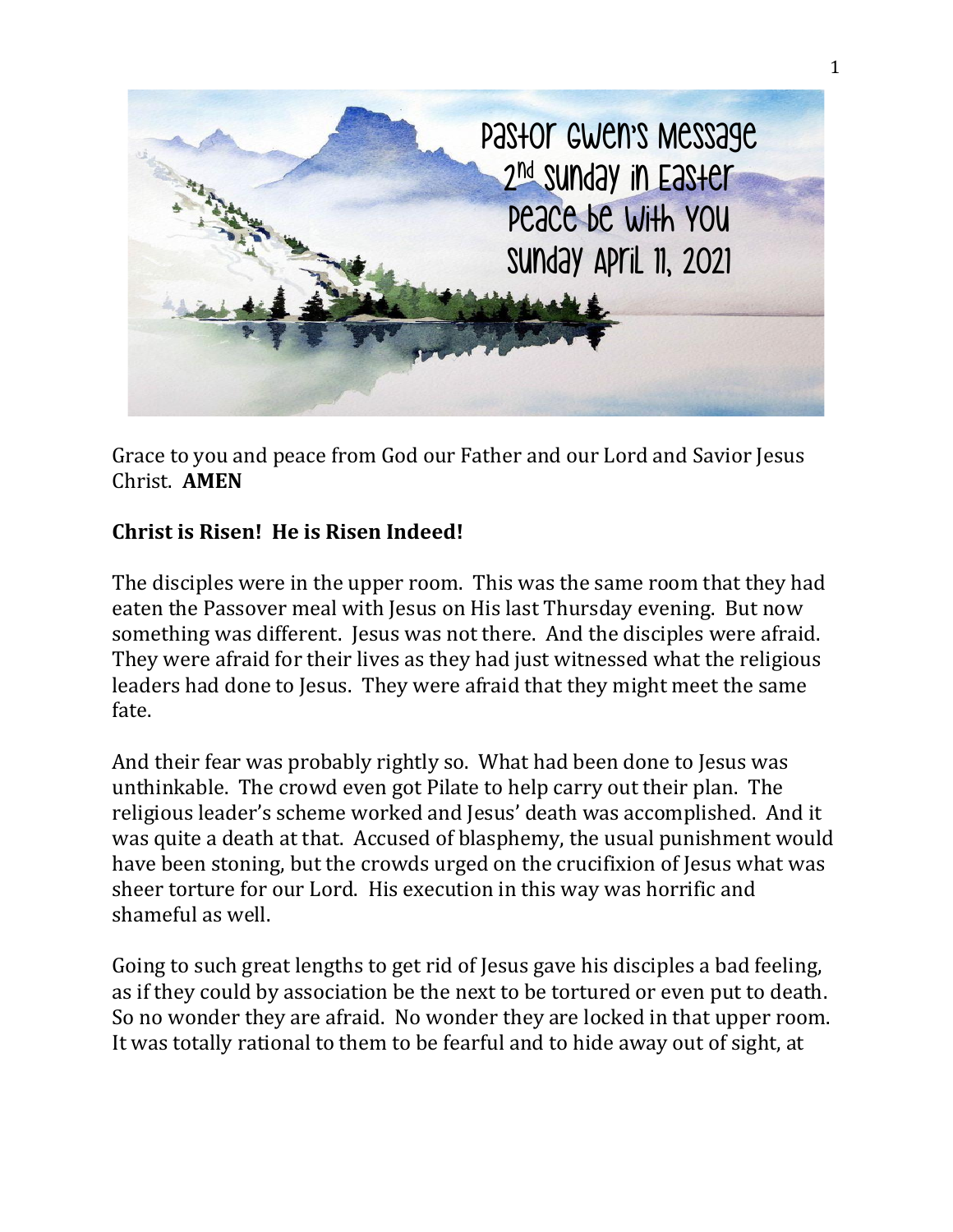least until the things settled down. To be in lock down seems quite fitting for these men.

And then Jesus appeared. Just like that he was with them in that locked room. No knock on the door, no moving the deadbolts that kept them safe. Jesus just appeared. And he simply says, "Peace be with you." What a greeting that was, as He showed them his hands and his side. Then in that instant the disciples rejoice to see their Lord. They are excited to have Him with them again in that upper room. But Jesus repeats himself, "Peace be with you." He wants to make sure that these men are calm, so he can give them a most astonishing gift, the gift of the Holy Spirit. Jesus continues and says, as the Father has sent me, so I send you." He then breathes the Holy Spirit on them. What a moment! They receive the Spirit of God right from the breath of Jesus.

So many things had happened to these men in the last few weeks. Just image what they all saw Jesus do and say, even before his notorious death on the cross. And now they see more. Jesus is alive. He had come back to them. And brings with him a gift, a great gift for all time; the Holy Spirit. I for one cannot even imagine how they must have felt. Maybe relief, maybe joy, and maybe still some confusion. But it was Jesus who was with them in their locked upper room. It was Jesus that said, "Peace be with you."

As the story continues, we are not told if the disciples leave the room or continue to be locked away, but somehow Thomas was missing on that Easter night when Jesus came to the 10 men. They, however, share the good news of Jesus being alive with Thomas. Quite the downer when Thomas says that he will not believe them until he sees for himself.

And now a week later, it was the Sunday after Easter, just like today, when Jesus appeared again in that upper room and this time Thomas was present. Jesus begins with the same greeting as last week, "Peace be with you." He addresses Thomas and he encourages him to touch and see the marks on his hands and side. Then Jesus tells Thomas, "Do not doubt, but believe." And Thomas does just that. With a sign of relief, Thomas acknowledges that it is in fact Jesus when he says, "My Lord and my God." It seems that Thomas is now a believer as well. He has seen with his own eyes that Jesus is alive! And so we have Doubting Thomas Sunday.

In all reality, it think it probably should be called Doubting Disciple Sunday. I am sure that all 11 of these men had some doubts. Just as I am pretty sure that even today we have doubts as well. The disciples were afraid, they are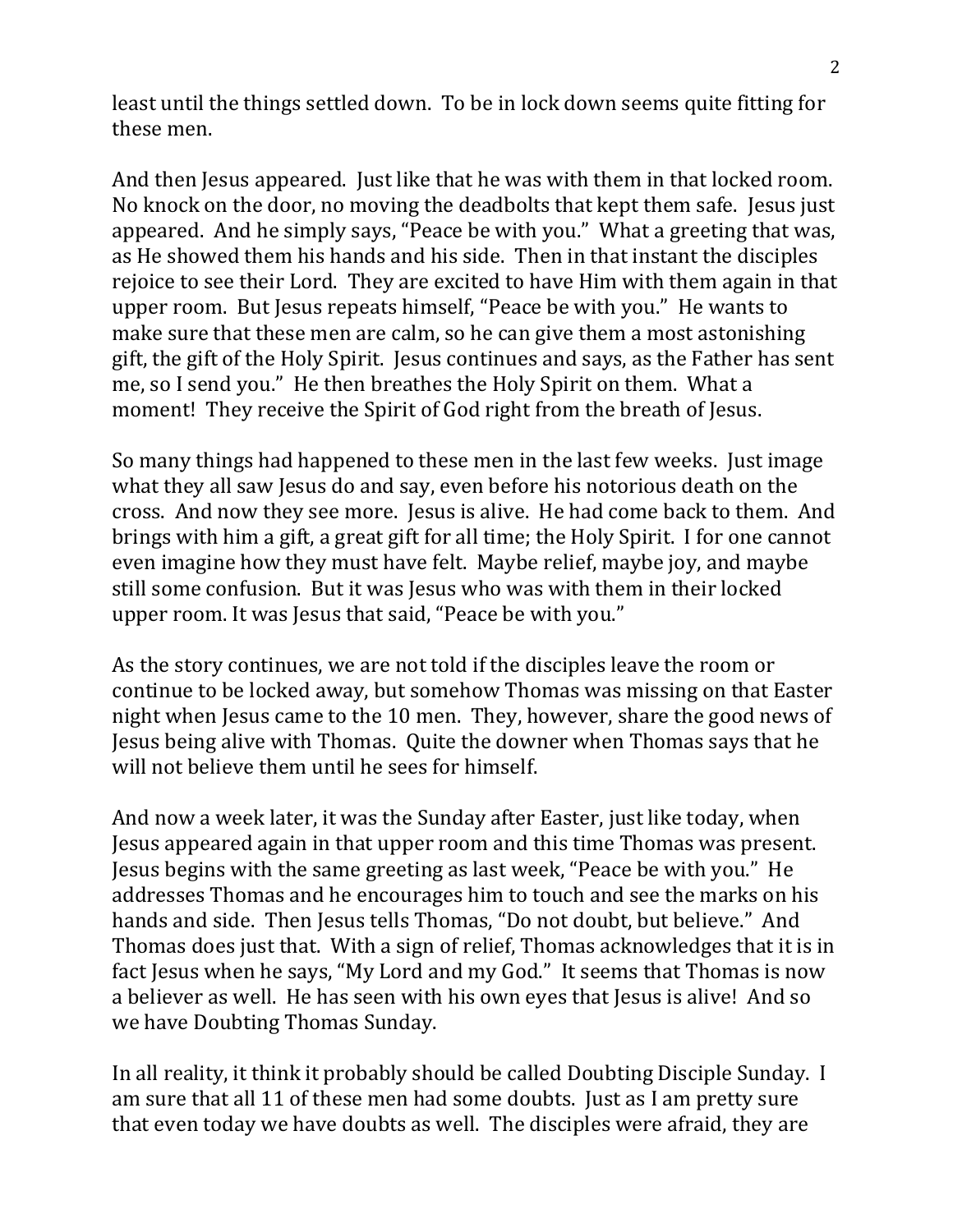worried and they are scared. All the same reasons that we doubt as well. We worry about our futures. We worry that something bad will happen. We have doubts and we roll them around in our minds.

Last Monday night we had a terrific storm in Butternut. As I lay in bed it seemed like a Fourth of July show outside my window. The lightening and thunder were very close. I even got up to unplug my computer, after the lights flickered the first time. What would happen? Would damaging hail be next? Would be need to get up and get the generator running so as not to let the sump crock overflow into the basement? And so I snuggled under the blanket and prayed that we would be safe and the storm would soon be gone. It was very frightening.

How many of you have ever been fearful and been locked down or hunkered down? I think that we have all experienced a bit of that over the last year with COVID-19 knocking at our door. Too many of us have felt trapped in our homes, unable to live life normally. We were fearful to go to see our grandkids. We were scarred for our own health. We just didn't know what would happen with this pandemic.

When I first came to Christ the Servant, we had a senior Bible study on Friday mornings at 11:00 a.m. It was a most wonderful group of faith filled folks that I really admired. But they too had doubts. They, just about every week we met, expressed their fear and doubt that they would really be good enough, have enough faiath, to get to heaven with Jesus. And folks, these were some of the most wonderful Christians, I have come to know. But they doubted that they could ever be good enough to be with Jesus.

And so the disciples were human too. They had good reason to fear, to be scarred and to doubt. But think with me about what happened to change that. Jesus came to them with the words, "Peace be with you." And they began to doubt their doubts if you will. They believed Jesus instead of believing their doubts. Jesus spoke peace and it happened. Peace came over those disciples, Thomas too! God's words are powerful. Remember creation? God spoke and it happened. The world came alive. And God still speaks Peace to us today. God's words are not just that. They are truth. God's word always accomplishes what it says. So "Peace be with you."

And so we too hear these words and we have peace. Not just the peace that brings rest and quiet. But true inner peace, God's peace. We have Jesus himself. He will appear to us just as He did to those disciples locked away in